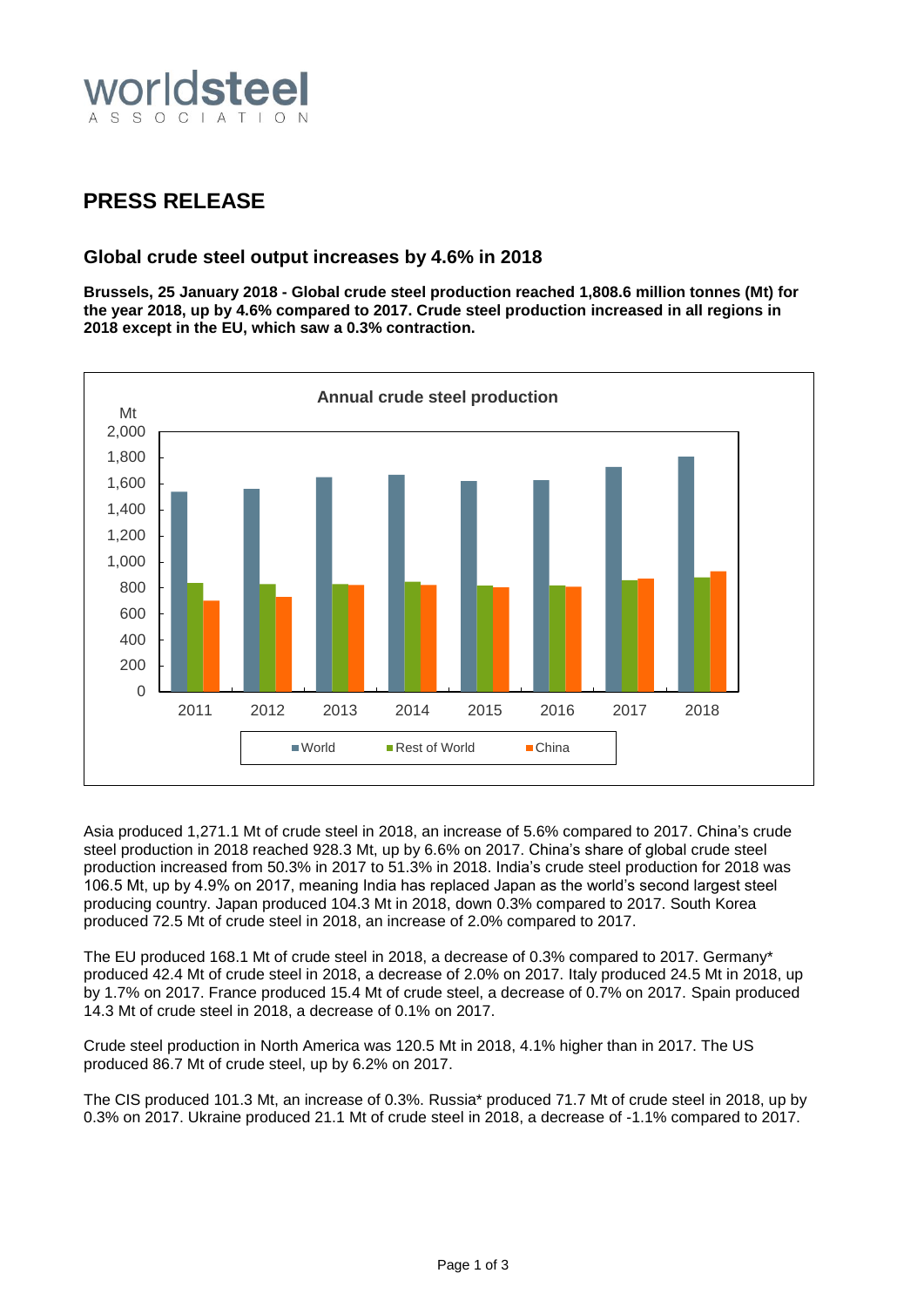

Annual crude steel production for South America was 44.3 Mt in 2018, an increase of 1.3% on 2017. Brazil produced 34.7 Mt in 2018, up by 1.1% compared to 2017.

The Middle East produced 38.5 Mt of crude steel in 2018, an increase of 11.7% on 2017. Iran\* produced 25.0 Mt in 2018, up 17.7% on 2017.

Turkey's crude steel production for 2018 was 37.3 Mt, down by 0.6% on 2017.



| Top 10 steel-producing countries |                      |           |           |            |
|----------------------------------|----------------------|-----------|-----------|------------|
| Rank                             | <b>Country</b>       | 2018 (Mt) | 2017 (Mt) | %2018/2017 |
| 1                                | China                | 928.3     | 870.9     | 6.6        |
| 2                                | India                | 106.5     | 101.5     | 4.9        |
| 3                                | Japan                | 104.3     | 104.7     | $-0.3$     |
| 4                                | <b>United States</b> | 86.7      | 81.6      | 6.2        |
| 5                                | South Korea          | 72.5      | 71.0      | 2.0        |
| 6                                | Russia (e)           | 71.7      | 71.5      | 0.3        |
| 7                                | Germany (e)          | 42.4      | 43.3      | $-2.0$     |
| 8                                | Turkey               | 37.3      | 37.5      | $-0.6$     |
| 9                                | <b>Brazil</b>        | 34.7      | 34.4      | 1.1        |
| 10                               | Iran (e)             | 25.0      | 21.2      | 17.7       |